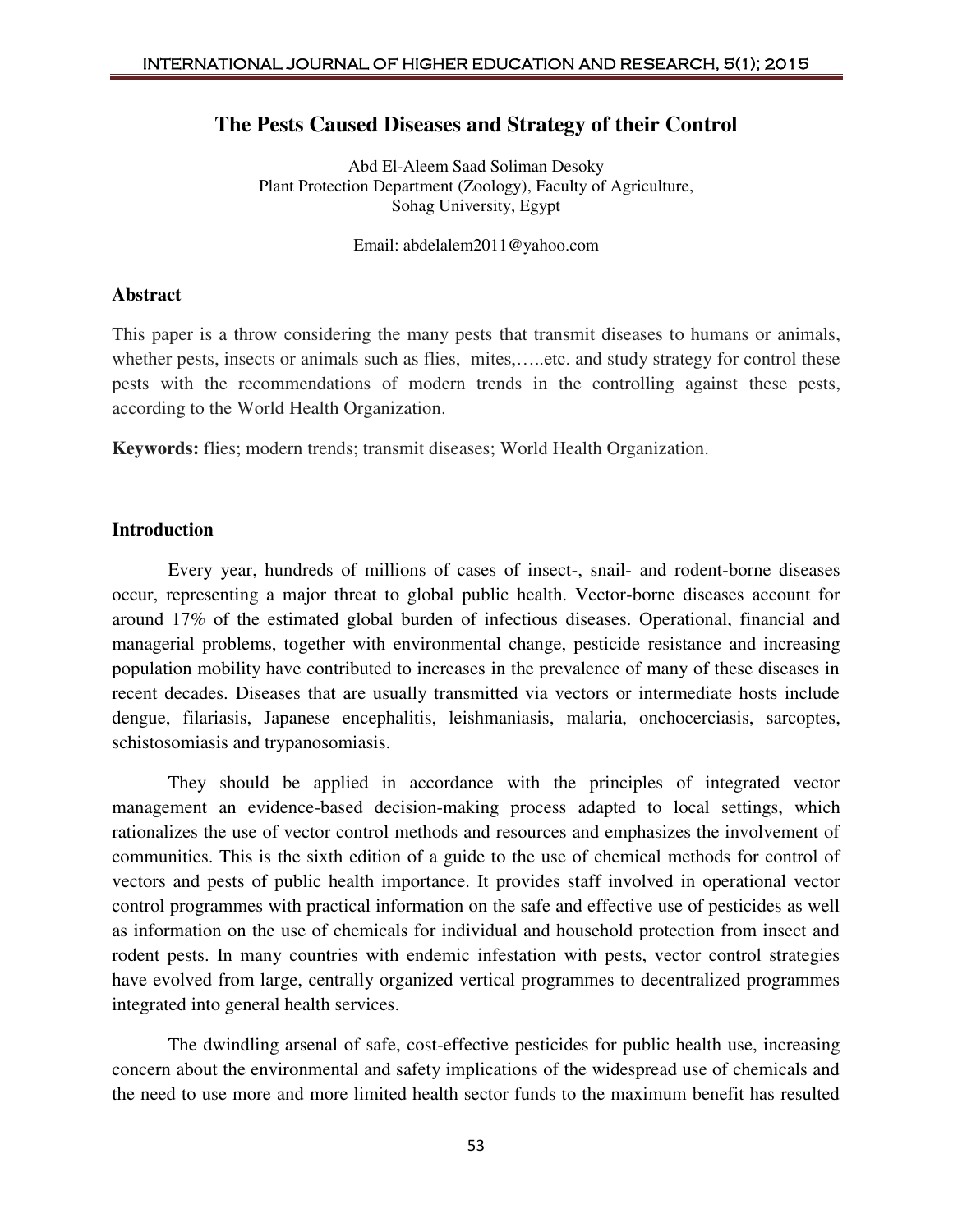in greater emphasis on the judicious use of pesticides. Thus, non-chemical measures are the first option, and use of chemical interventions is considered only when necessary. The selection and use of different chemical and non-chemical methods for vector and pest control should be based on their efficacy, sustainability and cost-effectiveness. World Health Organization (2006)

#### **1-The pests caused diseases**

In addition, it has recently been confirmed that domestic flies play a significant role in the mechanical transmission of diarrhoeal diseases and trachoma. Although these two diseases are also transmitted by other routes, they are such important causes of child death and blindness that domestic flies should be considered of major significance as disease vectors. Vector control is an important component of many vector-borne disease control programmes. Its implementation includes targeted, site-specific use of the available methods, predicated on technical and operational feasibility, resources and infrastructure.

Bathing by water can remove a significant number of *Sarcoptes scabiei* mites from the affected people and animal's body; however, inappropriate .Bathing may affect the skins of the effected people and animals. Washing the bodies of people and animals infested with *Sarcoptes scabiei* mites may also cause skin dryness and scratches and may harm them because dry skin is more proven to severe itching and irritation. In such conditions people and animals affected with *Sarcoptes scabiei* may lead to other health problems such as dermatitis, pyoderma and sometimes eczema and urticaria. Treatment of *Sarcoptes scabiei* generally entails the application of topical creams for classical scabies; however, oral application of ivermectin is good to treat crusted scabies (Mounsey *et al*., 2008).

Domestic rodents are closely associated with man and his environment. Rodents can play both direct or indirect roles in the transmission of human diseases ( Zahedi *et al.,* 1996) and (Abo-Elmaged and Desoky 2013)The role of house rats in the transmission of diseases of public health importance in urban and semi-urban environment should not be underestimated. They are reservoir hosts for a number of parasites, plague and other pathogens. Although house rats live in gardens and rubbish dumps, they are rarely far from man; 6% of the rats trapped in the city during the study harboured the cat flea, *Ctenocephulides felis.* The public should be cautious of these potentially dangerous creatures and efforts must be made to eliminate them. The aim of the study was to elucidate the ectoparasite fauna of urban house rats and to compare that fauna to those of rats caught from the surrounding semi-urban areas. The emphasis of the study was on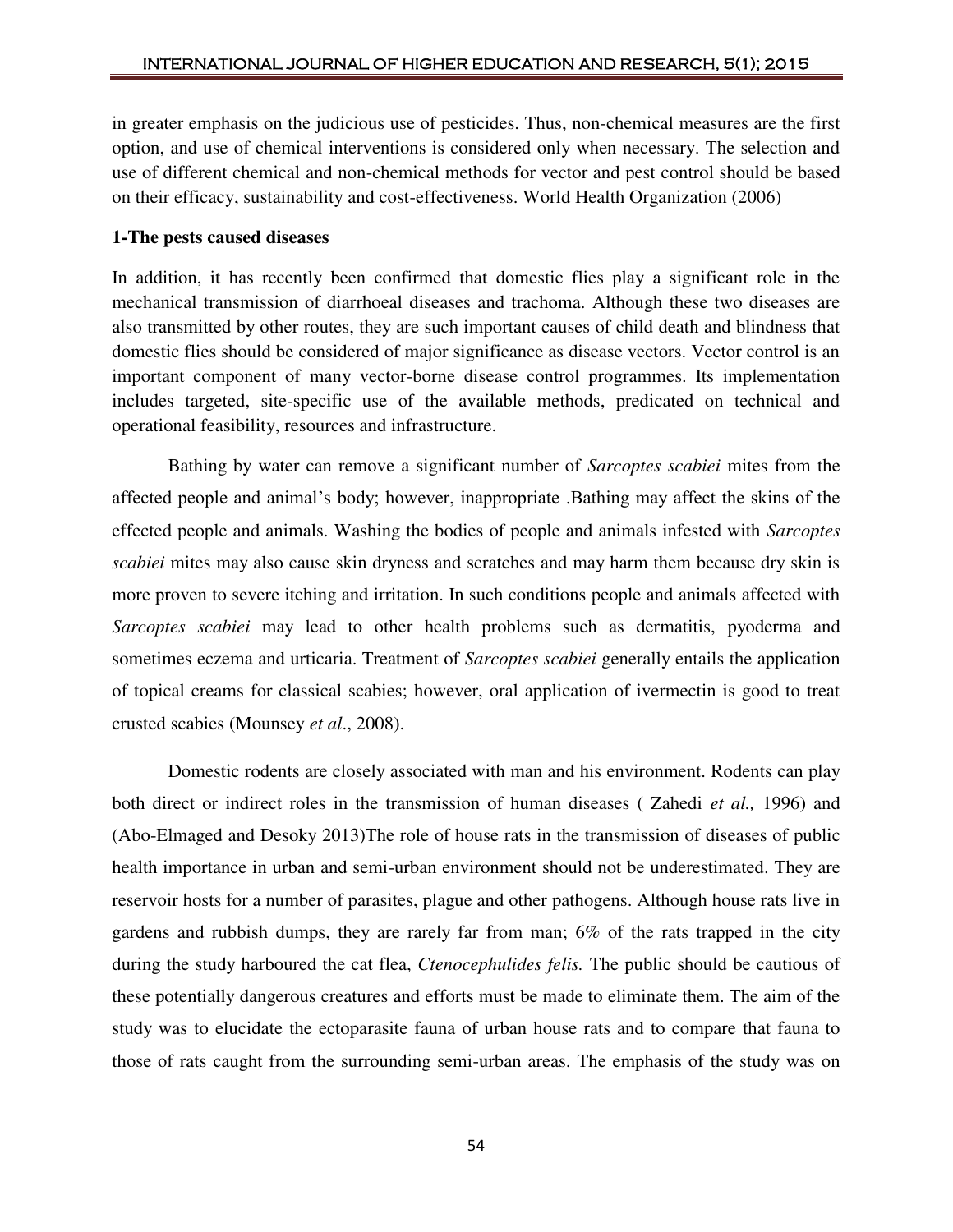flea infestation of urban rats and their role in transmission of diseases of public health importance.

## **2- The principles of integrated pests management**

The cost-effectiveness of all the vector control strategies used in a wide range of settings, and this subject is addressed elsewhere. Despite the growing contribution of alternative measures, chemical control will continue to play a vital role in vector-borne disease control, particularly when rapid, effective control is essential, such as during disease epidemics. Community-based vector-borne disease control has received greater emphasis in recent years. Notably, the demonstration that insecticide-treated mosquito nets can reduce mortality and morbidity due to malaria led to the promotion of net use in many malarial areas. Greater attention has also been paid to personal and household protection from insect vectors and intermediate rodent hosts and to community participation in eliminating vector breeding sites. The provision of information on simple, effective, acceptable methods for reducing the sources of vectors and for personal protection at a reasonable cost is an important part of vector control programmes.

# **3- WHO recommendations and Recent trends of pests control**

Four classes of chemical insecticides—the organochlorines, the organophosphates, the carbamates and the pyrethroids—are still the mainstay of vector control programmes. Use of pyrethroid insecticides has, however, increased, and that of the organochlorines and some of the more toxic organophosphate compounds has decreased in recent years. The continued use of DDT for disease vector control is conditionally approved under the Stockholm Convention on Persistent Organic Pollutants in accordance with WHO recommendations and guidelines, and when locally safe, effective and affordable alternatives are not available.

Use of the bacterial insecticides, *Bacillus thuringiensis israelensis* (serotype H-14) and *B*. *sphaericushas* increased in response to the demand for safe, pest-specific compounds. Although these materials are considered to be biopesticides, they are included in this manual with chemical insecticides as larvicides for control of mosquitoes and black flies. Insect growth regulators have also become more widely used in recent years. These compounds can be divided into juvenile hormone analogues (juvenoids), such as methoprene and pyriproxyfen, and chitin synthesis inhibitors, such as diflubenzuron, triflumuron and novaluron. Juvenoids interfere with transformation of the immature stage to the adult, while chitin synthesis inhibitors inhibit cuticle formation. In general, juvenoids that act during a narrow period of susceptibility are less active against asynchronous larval populations, whereas chitin synthesis inhibitors that act during ecdysal changes are equally effective against synchronous and asynchronous populations.

Insect growth regulators have been most widely used against mosquito vectors, although they are active against a wide range of public health pests. In general, these compounds have a high margin of safety for fish, birds, mammals and most aquatic non-target organisms. They also